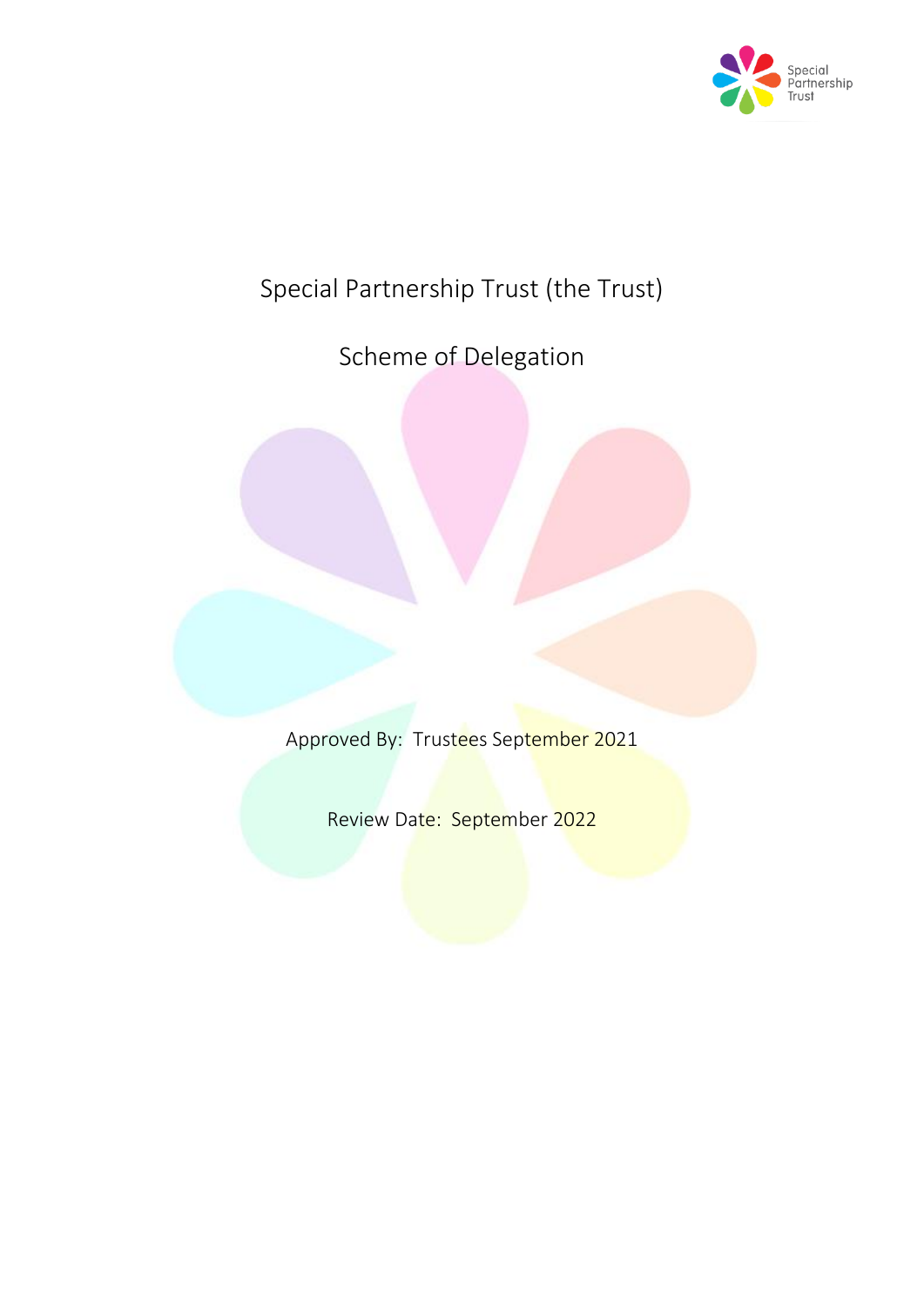

## SPECIAL PARTNERSHIP TRUST (the Trust)

#### SCHEME OF DELEGATION

#### **Introduction**

As a multi academy trust, the Trust Board is accountable for all major decisions about their academies. This does not mean that the Board will make every decision within the Trust, they will delegate some governance and decision-making responsibilities to:

- The Director
- Head teachers
- Trust level sub-committees
- Local Governing Bodies

#### **The Purpose of our Scheme of Delegation**

- To ensure clarity around the roles of Members, Trustees, Director, Headteachers, committees and local governing bodies
- That Special Partnership Trust operations in a fashion that is fit for purpose for a multi academy trust
- To prevent confusion which may lead to a loss of Trust with stakeholders

The Scheme of delegation is intended to be a working document that will be reviewed annually and adapted in response to the context and circumstances of the Special Partnership Trust.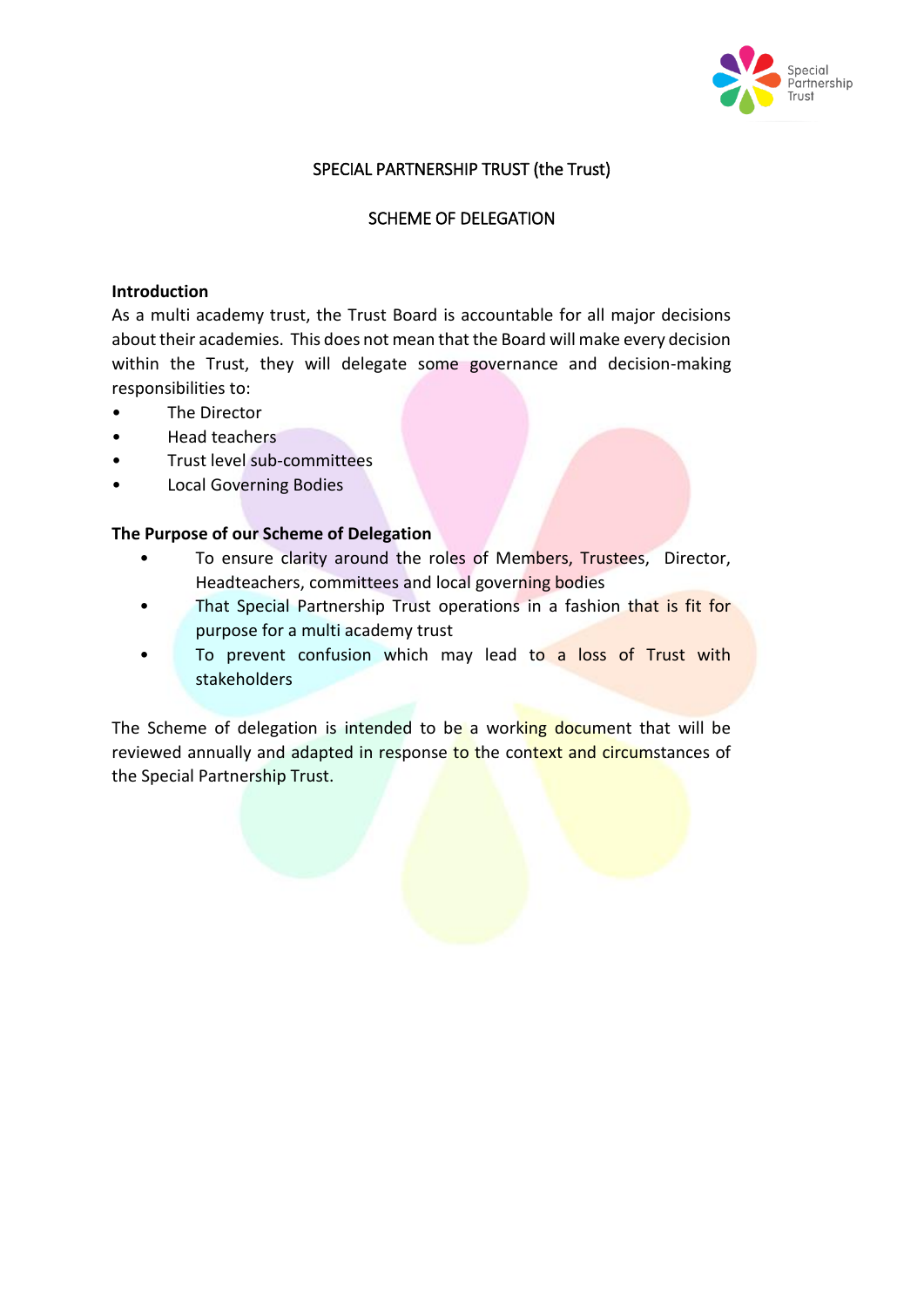

## Special Partnership Trust model of delegation

#### **Members**

Ensure trust meets it charitable objective by appointing trustees, agreeing the articles of association, appointing the auditors.

#### **Trustees**

The employer and accountable body, carries out the core governance functions, ensures compliance with statutory and regulatory functions, appointed Executive Director

**School Improvement & Standards Committee** Responsible for the detailed oversight of school performance and preparing pupils for the next stage of education and life.

**Resources, Estates** & Audit Committee Responsible for the detailed oversight of finance, audit and risk. **Executive Director** / accounting officer Responsible for the day-to-day management of the

**Local Governing Bodies (LGBs)** Responsible for the link between the trust and parents and the community, feeding into the trust's oversight and management of the school

Headteachers Responsible for the dayto-day management of<br>their schools

#### Detailed roles and responsibilities

#### The role of the members

- The members of the trust are guardians of the governance of the trust and must ensure it carries out its charitable objective.
- There must be at least three members, although the DfE prefer at least five: members are not permitted to be employees of the academy trust.
- The members agree the trust's articles of association, appoint trustees and appoint the trust's external auditors.
- **The members should receive information about the trust's business and receive the** annual report and accounts. If they have concerns that the trust is not carrying out its charitable objective, members should remove trustees that are failing to fulfil this responsibility.

#### The role of the trustees

- The trust is a charitable company limited by guarantee.
- Trustees are responsible for the general control and management of the trust, and in accordance with the provisions set out in the memorandum and articles of association and its funding agreement are legally accountable for all statutory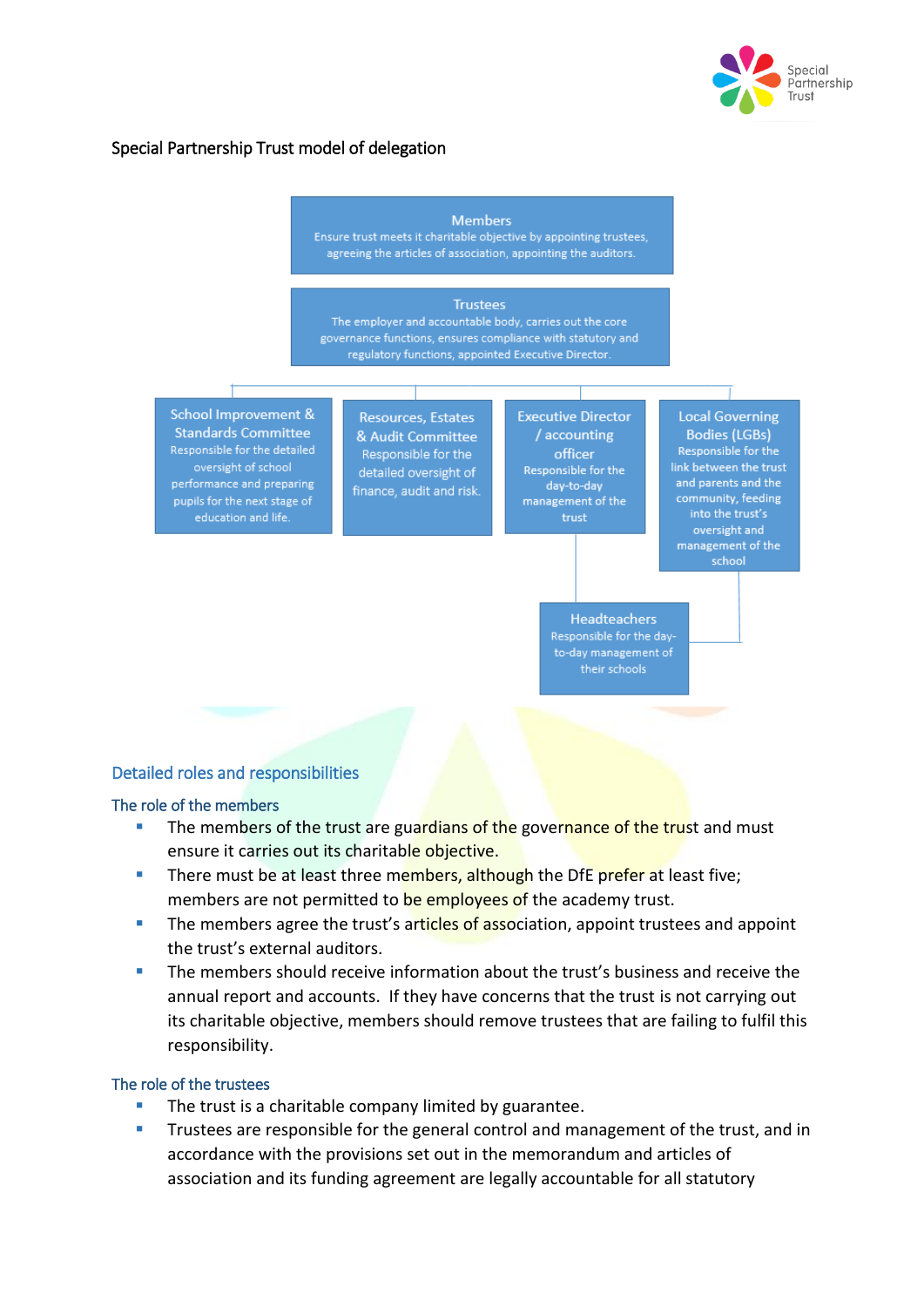

functions and for the performance of all the schools within the trust; they do this by carrying out the core governance functions.

- **The board of trustees must approve a written scheme of financial delegation and if** they choose to delegate to board committees and LGBs, must approve a written scheme of delegation and committee terms of reference.
- The trust creates information pathways between the trust board, the LGBs and the Executive Director so that LGBs can share with them any concerns (or celebrations) they may have.

### The role of trust board committees

The Special Partnership Trust has two committees which are School Improvement & Standards and Resources, Estates and Audit.

- Trustees delegate some governance functions to board committees, one of which includes audit and risk which advises on the adequacy of the trust's controls and risks.
- Board committees must have at least three trustees in membership, and trustees must be in the majority for voting purposes. Trustees appoint committee chairs and committee members according to their skills.
- **Trustees delegated detailed scrutiny of financial management and school** performance to board committees.

#### The role of the LGB

- Trustees delegate some governance functions to LGBs; the articles of association do not require trustee membership on LGBs and by committing to the separation of individuals on each tier in the governance structure, the Special Partnership Trust are able to demonstrate transparent decision making and prevent bias and conflicts from emerging, thus strengthening the governance checks and balances within the trust.
- The trust board approves the appointment of the LGB chairs and also approves the appointment of all co-opted governor appointments.
- **Parent representation sits at LGB level as opposed to trust wide elections for parent** trustees.

Being close to and representative of the community the school serves, the LGBs should be:

- a valued point of consultation and representation in the development of trust policies
- **the recipients of detailed information about how their schools are being managed**
- **tasked with scrutinising management information thus providing assurance to** trustees that the school is:
	- operating within the ethos and values of the trust and creating a positive climate for all stakeholders
	- working within agreed policies
	- meeting the agreed targets
	- engaging with stakeholders
	- acting as an ambassador for the trust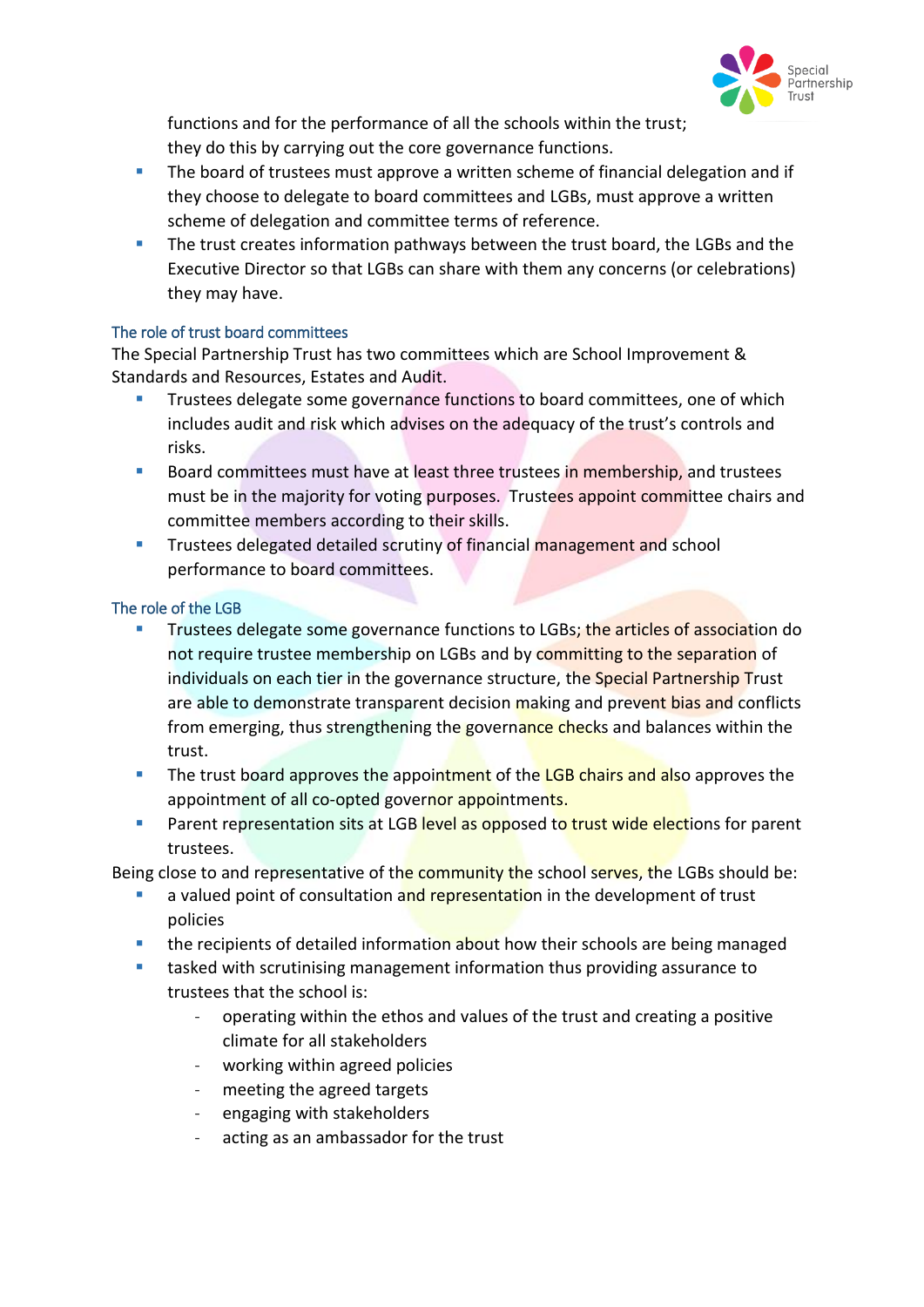

The Trust has delegated functions to the Local Governing Body including:

- **Pupil Welfare**
- **Safeguarding**
- **Pupil Progress**

### The role of the Director

- The trustees delegate the day to day management of the trust to the director, line managing them in line with the trust's appraisal and performance management policies.
- The director is also the accounting officer and so is not only responsible for the performance of the trust as a whole, but has a personal responsibility to parliament for the regularity, propriety and value for money, and for assuring the board about compliance with the funding agreement and the Academies Financial Handbook.
- The director will be responsible for the leadership and management of the central team and the schools' headteachers and will report to the trust board and its committees.

#### The role of headteachers

- The director delegates the day to day management of the trust's schools to headteachers, line managing them in accordance with the trust's appraisal and performance management policies.
- Headteachers share information about how the trust is managing the school with the LGB so that governors build an understanding about how the school operates and are enabled to monitor and scrutinise how key policies and improvement plans are working in practice.
- In line with DfE recommendations, and to avoid a conflict of interests, the director will not be a Trustee. As one of the board's core functions is to hold the director to account, by being a trustee, the director is in effect holding themselves to account.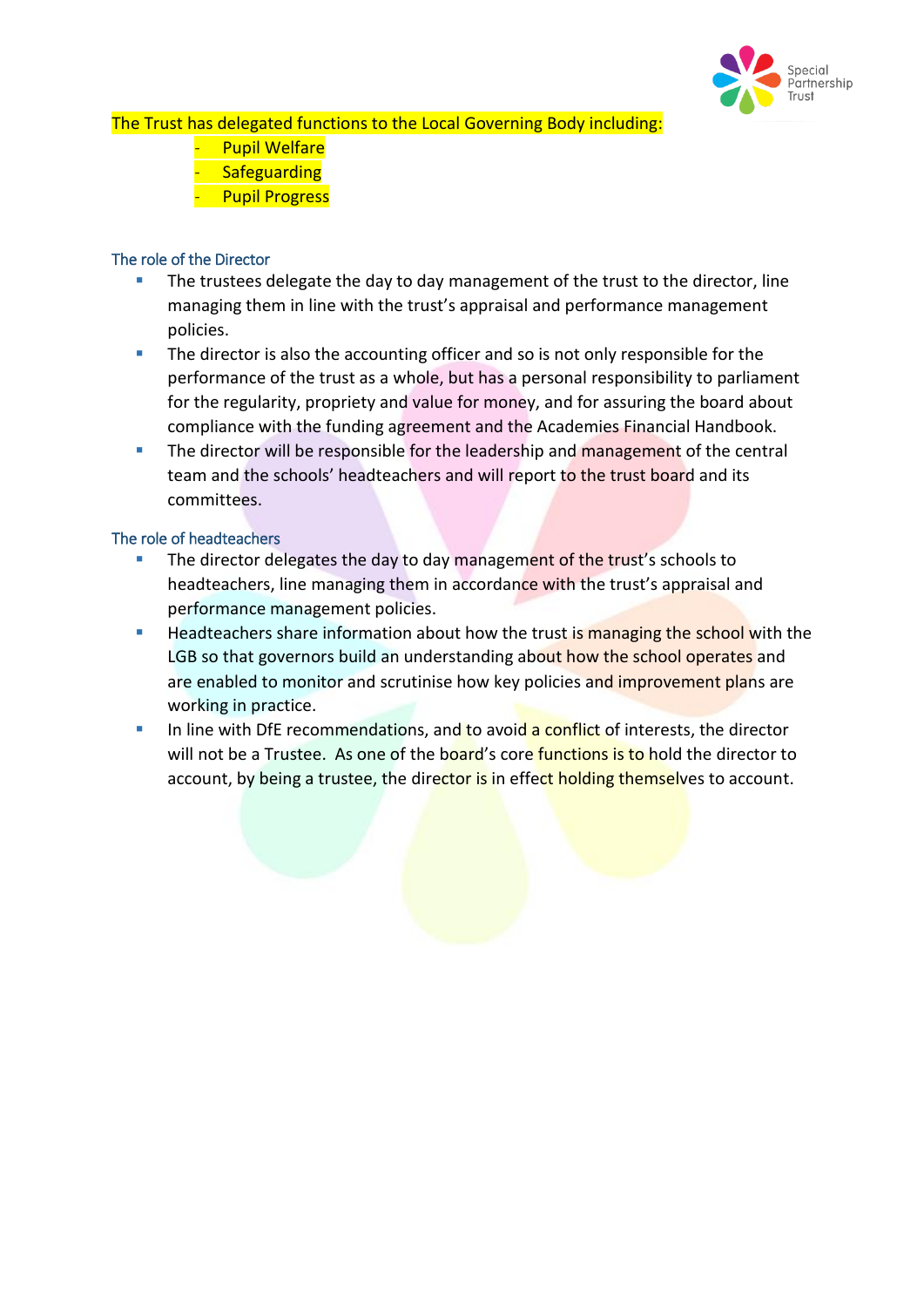

# **Delegation and decision making in the Special Partnership Trust**

| Reading the grid                                                                       |
|----------------------------------------------------------------------------------------|
| $\checkmark$ - governance function and decision making is at this level                |
| C - to be consulted prior to decision being made                                       |
| Note: Decisions delegated to the trust board may be delegated to a board committee but |
| not the ED, LGB or HT                                                                  |

|            | <b>Governance function</b>                | <b>Members</b> | <b>Trust Board</b> | <b>Trust</b><br><b>Committees</b> | ED/<br>accounting<br>officer | <b>LGBs</b> | <b>HT</b> |
|------------|-------------------------------------------|----------------|--------------------|-----------------------------------|------------------------------|-------------|-----------|
|            | Members: appoint/remove                   | $\checkmark$   |                    |                                   |                              |             |           |
|            | Trustees: appoint/remove                  | ✓              |                    |                                   |                              |             |           |
|            | Parent and Staff LGB members              |                |                    |                                   |                              | ✓           |           |
|            | (governors): appoint when elected         |                |                    |                                   |                              |             |           |
|            | Board and committee chairs and vice       |                |                    |                                   |                              |             |           |
| Governanc  | chairs: appoint and remove                |                |                    |                                   |                              |             |           |
| e          | Named safeguarding trustee: appoint       |                |                    |                                   |                              |             |           |
| framework: | and remove                                |                |                    |                                   |                              |             |           |
| people     | LGB chairs and vice chairs: appoint and   |                |                    |                                   |                              |             |           |
|            | remove                                    |                |                    |                                   |                              |             |           |
|            | LGB co-opted members: appoint and         |                |                    |                                   |                              |             |           |
|            | remove                                    |                |                    |                                   |                              |             |           |
|            | Clerk to board: appoint and remove        |                |                    |                                   |                              |             |           |
|            | Clerk to LGBs: appoint and remove         |                |                    |                                   |                              |             |           |
| Governanc  | Articles of association: review and agree |                |                    |                                   |                              |             |           |
| e          | Governance structure for the trust:       |                |                    |                                   |                              |             |           |
| framework: | establish and review annually             |                |                    |                                   |                              |             |           |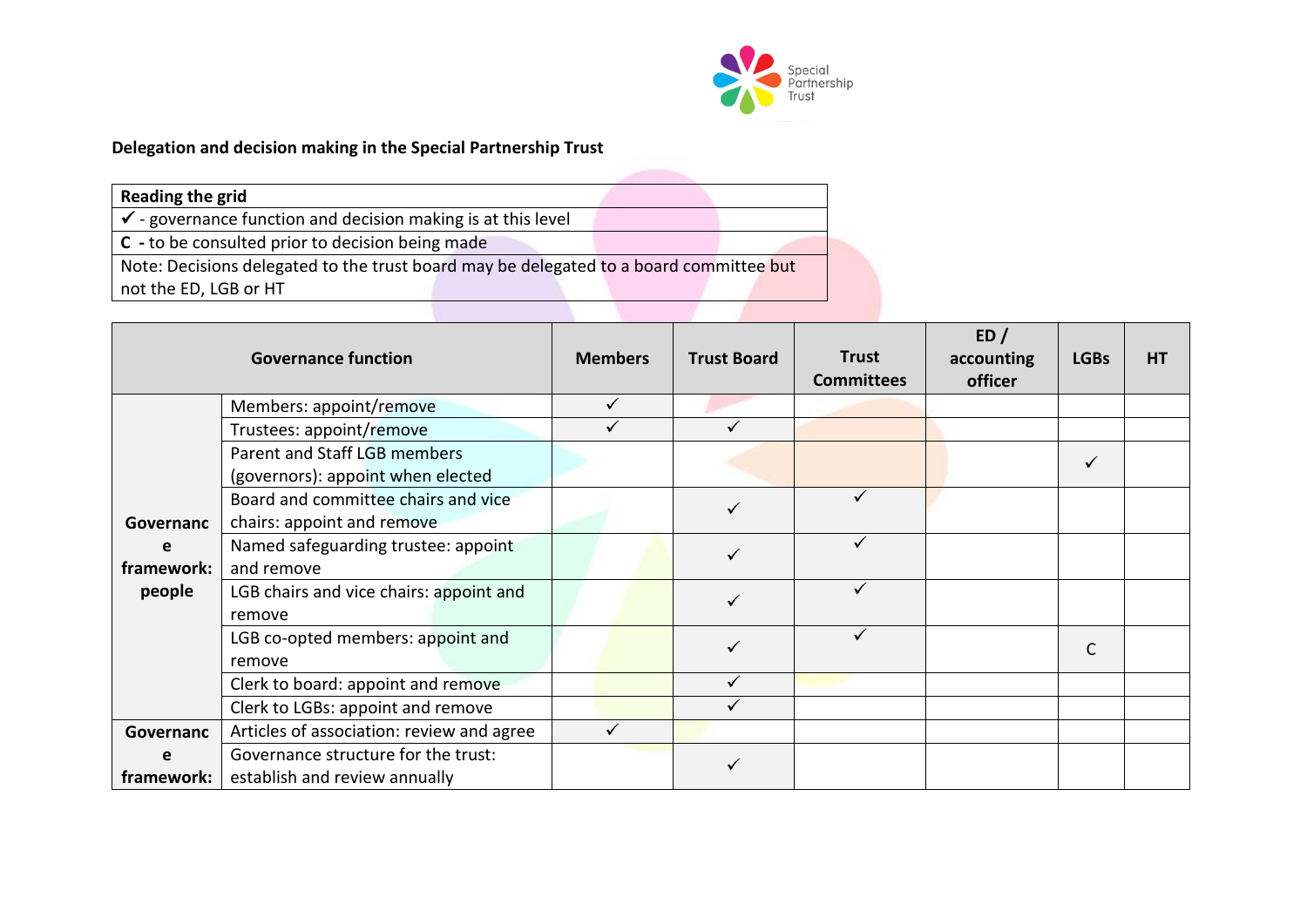

| <b>Governance function</b> |                                          | <b>Members</b> | <b>Trust Board</b> | <b>Trust</b><br><b>Committees</b> | ED/<br>accounting<br>officer | <b>LGBs</b>  | HT |
|----------------------------|------------------------------------------|----------------|--------------------|-----------------------------------|------------------------------|--------------|----|
| systems                    | Committee and LGB terms of reference     |                |                    |                                   |                              |              |    |
| and                        | and scheme of delegation: agree          |                | ✓                  |                                   |                              |              |    |
| structures                 | annually                                 |                |                    |                                   |                              |              |    |
|                            | Annual schedule of governance business   |                | $\checkmark$       |                                   |                              | $\checkmark$ |    |
|                            | and cycle of meetings: agree             |                |                    |                                   |                              |              |    |
|                            | Approval of minutes                      |                | $\checkmark$       | ✓                                 |                              | $\checkmark$ |    |
|                            | Maintenance of Register of Interests     |                | $\checkmark$       |                                   |                              |              |    |
|                            | Self-review of trust board and           |                | ✓                  |                                   |                              |              |    |
|                            | committees: complete annually            |                |                    |                                   |                              |              |    |
|                            | Self-review of LGBs: complete annually   |                |                    |                                   |                              | $\checkmark$ |    |
|                            | Trustee/LGB member contribution:         |                |                    |                                   |                              | $\checkmark$ |    |
|                            | review annually                          |                |                    |                                   |                              |              |    |
|                            | Publish governance arrangements on       |                |                    |                                   | ✓                            |              |    |
|                            | trust and schools' websites: ensure      |                |                    |                                   |                              |              |    |
|                            | Annual report on the performance of the  |                | $\checkmark$       |                                   |                              | $\mathsf{C}$ |    |
|                            | trust: submit to members and publish     |                |                    |                                   |                              |              |    |
| Governanc                  | Annual self-review/triannual external    |                |                    |                                   |                              |              |    |
|                            | review of board effectiveness: submit to |                |                    |                                   |                              | $\mathsf{C}$ |    |
| framework:                 | members                                  |                |                    |                                   |                              |              |    |
| reporting                  | Annual report and accounts including     |                |                    |                                   |                              |              |    |
|                            | accounting policies, signed statement on |                |                    |                                   |                              |              |    |
|                            | regularity, propriety and compliance,    |                |                    |                                   |                              |              |    |
|                            | incorporating governance statement       |                |                    |                                   |                              |              |    |
|                            | demonstrating value for money: submit    |                |                    |                                   |                              |              |    |
|                            | to members and Companies House           |                |                    |                                   |                              |              |    |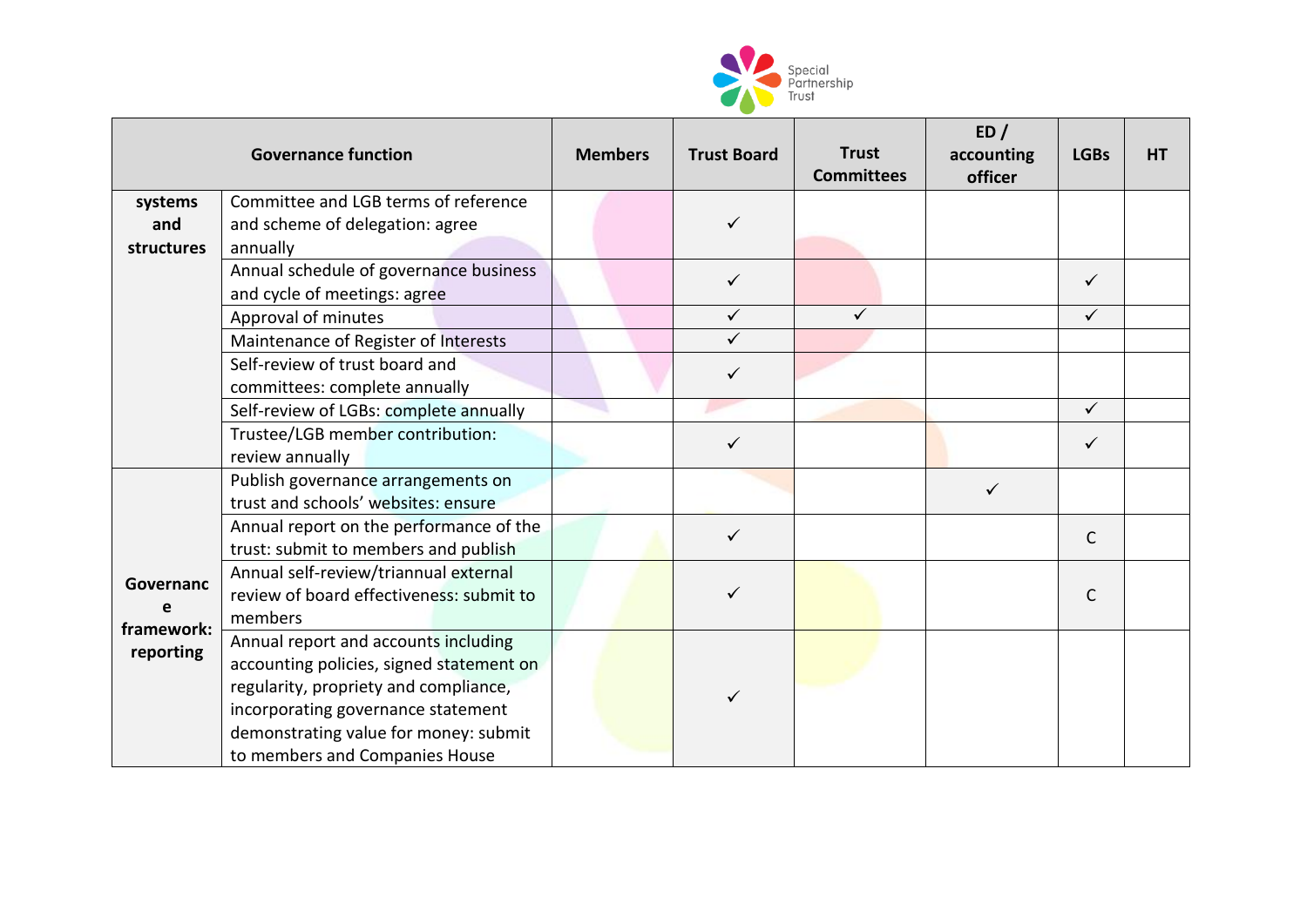

| <b>Governance function</b> |                                                                                                                           | <b>Members</b> | <b>Trust Board</b> | <b>Trust</b><br><b>Committees</b> | ED/<br>accounting<br>officer | <b>LGBs</b>  | <b>HT</b>    |
|----------------------------|---------------------------------------------------------------------------------------------------------------------------|----------------|--------------------|-----------------------------------|------------------------------|--------------|--------------|
|                            | ESFA required reports and returns<br>submit                                                                               |                | $\checkmark$       |                                   |                              |              |              |
|                            | Termly work of LGBs shared with<br><b>Trustees</b>                                                                        |                |                    |                                   |                              | ✓            |              |
|                            | Determine trust wide policies which<br>reflect the trust's ethos and values as<br>detailed in the policy tracker: approve |                | $\checkmark$       |                                   | $\checkmark$                 |              |              |
|                            | Determine school level policies: approve                                                                                  |                |                    |                                   |                              | $\checkmark$ | $\mathsf{C}$ |
|                            | Management of risk: establish register,<br>review and monitor                                                             |                |                    | $\mathsf{C}$                      | C                            |              |              |
|                            | Engagement with stakeholders: ensure                                                                                      |                |                    |                                   | $\checkmark$                 | $\checkmark$ | ✓            |
| <b>Being</b><br>strategic  | Determine trust's vision, strategy and<br>key priorities: approve                                                         |                |                    | $\mathsf{C}$                      | C                            |              |              |
|                            | Determine schools' vision, strategy and<br>key priorities: approve                                                        |                |                    |                                   | $\checkmark$                 |              |              |
|                            | Approval of Trust Development Plan,<br>Post Inspection Action Plans &/ or School<br><b>Improvement Plans</b>              |                |                    | $\mathsf{C}$                      |                              |              |              |
|                            | Admission of new Schools to Trust:<br>approve                                                                             |                | $\checkmark$       |                                   |                              |              |              |
|                            | Director: appoint and dismiss                                                                                             |                | $\checkmark$       |                                   |                              |              |              |
|                            | Accounting officer: appoint and dismiss                                                                                   |                | ✓                  |                                   |                              |              |              |
|                            | HTs: appoint and dismiss                                                                                                  |                |                    |                                   | $\checkmark$                 |              |              |
|                            | Budget plan to support delivery of trust<br>key priorities: agree                                                         |                |                    |                                   | C                            |              |              |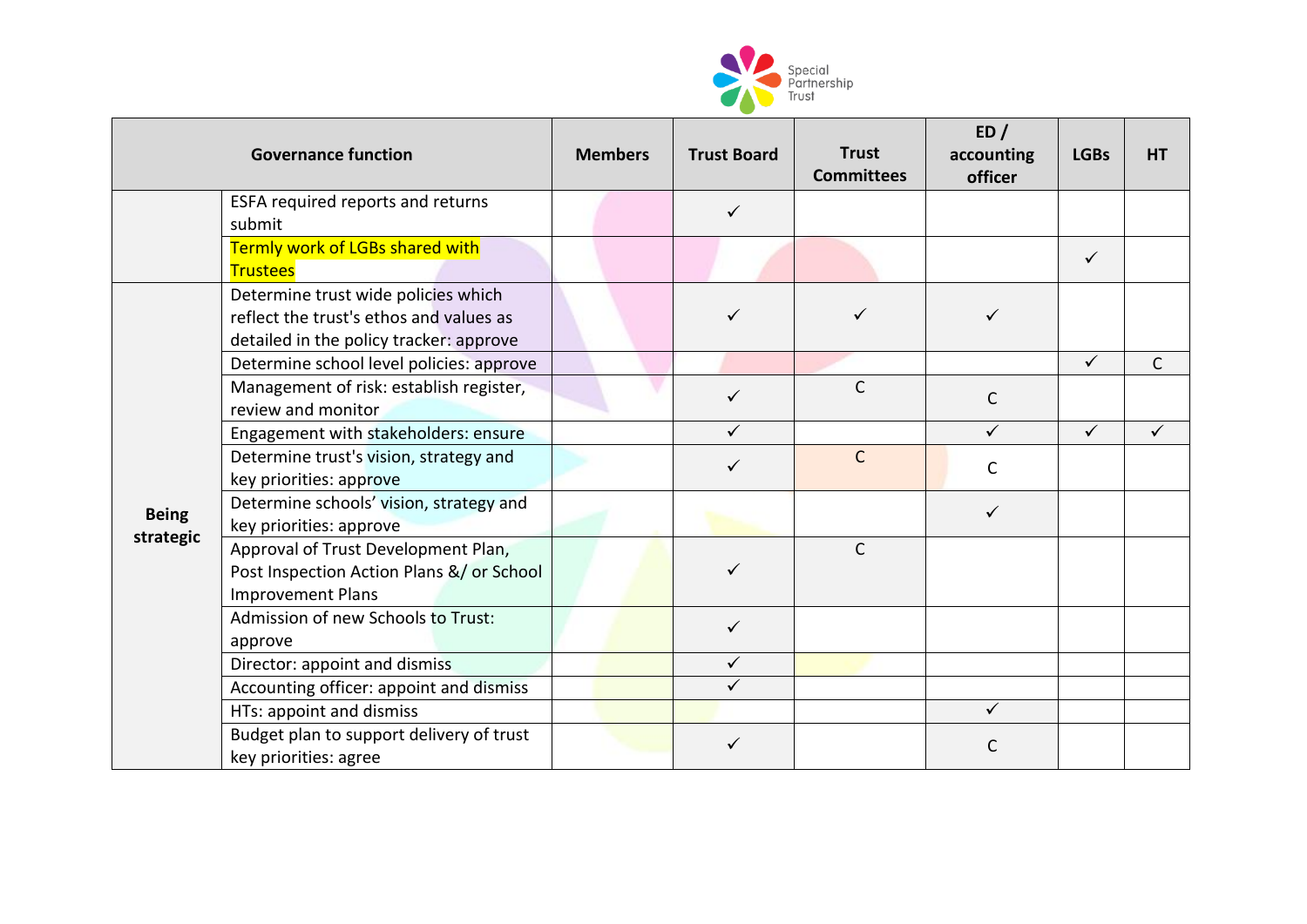

|                              | <b>Governance function</b>                                                                                | <b>Members</b> | <b>Trust Board</b> | <b>Trust</b><br><b>Committees</b> | ED/<br>accounting<br>officer | <b>LGBs</b>  | <b>HT</b> |
|------------------------------|-----------------------------------------------------------------------------------------------------------|----------------|--------------------|-----------------------------------|------------------------------|--------------|-----------|
|                              | Budget plan to support delivery of                                                                        |                |                    |                                   | ✓                            |              | C         |
|                              | schools' key priorities: agree                                                                            |                |                    |                                   |                              |              |           |
|                              | Trust's staffing structure: agree                                                                         |                | $\checkmark$       |                                   | $\mathsf{C}$                 |              |           |
|                              | Schools' staffing structure: agree                                                                        |                |                    |                                   | $\checkmark$                 |              | C         |
|                              | Monitor boarding provision                                                                                |                |                    |                                   |                              |              |           |
| <b>Holding to</b><br>account | Ensuring compliance (e.g. safeguarding,<br>H&S, employment): agree auditing and<br>reporting arrangements |                | ✓                  |                                   | $\mathsf{C}$                 |              |           |
|                              | Monitoring progress on key priorities:<br>agree reporting arrangements                                    |                | ✓                  |                                   | $\mathsf C$                  |              |           |
|                              | Performance management of the<br>director: undertake                                                      |                | ✓                  |                                   |                              |              |           |
|                              | Performance management of HTs:<br>undertake                                                               |                |                    |                                   | ✓                            | $\mathsf{C}$ |           |
|                              | External auditors: appoint                                                                                | $\checkmark$   | $\mathsf C$        |                                   |                              |              |           |
|                              | Chief operating officer: appoint                                                                          |                | $\checkmark$       |                                   | $\mathsf{C}$                 |              |           |
|                              | Trust's scheme of financial delegation:<br>establish, monitor and review                                  |                | ✓                  |                                   | $\mathsf{C}$                 |              |           |
| <b>Financial</b>             | External auditors' report: receive and<br>respond                                                         |                | $\checkmark$       | $\mathsf{C}$                      |                              |              |           |
| oversight                    | ED pay award: agree                                                                                       |                | ✓                  |                                   |                              |              |           |
|                              | Headteachers' pay award: agree                                                                            |                |                    |                                   | ✓                            |              |           |
|                              | Staff appraisal procedure and pay<br>progression: review and agree                                        |                | ✓                  |                                   | C                            |              |           |
|                              | Benchmarking and trust wide value for<br>money: ensure robustness                                         |                |                    |                                   | ✓                            |              |           |